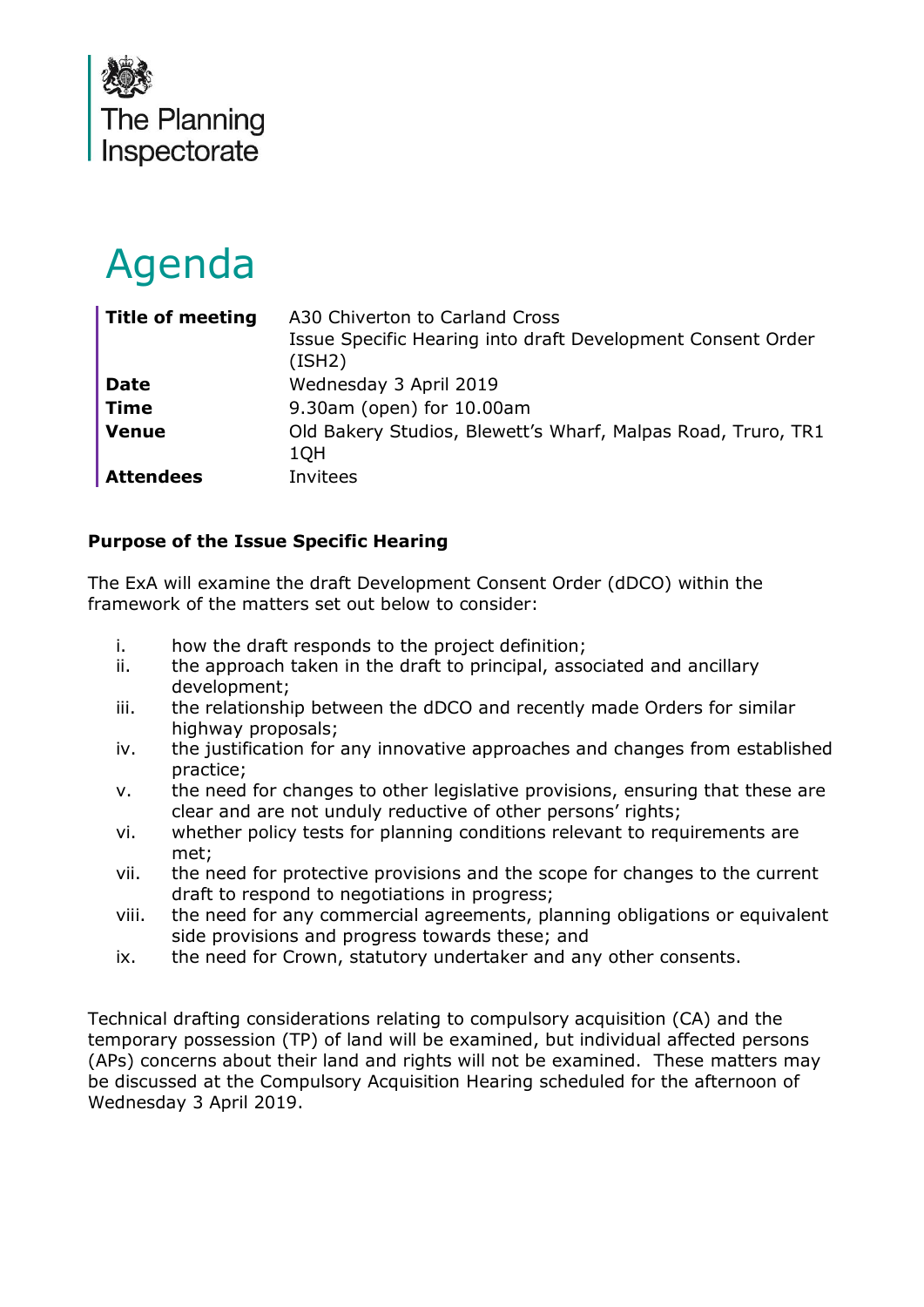### **Participation, conduct and management of hearing**

The hearing on the dDCO is held without prejudice to the ExA's consideration of the broader planning merits of the Application.

All IPs are invited to attend the hearing. Each IP is entitled to make oral representations at the hearing, subject to the ExA's power to control the hearing.

The ExA requests that the following attendees participate in ISH2 into the dDCO:

- Highways England (the Applicant)
- Cornwall Council (CC)
- National Farmers Union (NFU)
- Any other IPs with an interest in the drafting of the DCO; implementation or discharge of proposed articles, requirements or other provisions; seeking protective provisions or any related side agreements.

Participants may be legally represented if they wish, but the hearing will be conducted to ensure that legal representation is not required. The Applicant and IPs may consider attending with the following expert advisers, but IPs may participate without expert advice:

- Engineers and project managers, responsible for project design and delivery;
- Lawyers engaged in statutory drafting, planning and environmental law; and
- Town Planners or Surveyors engaged in the negotiation of requirements and agreements relating to the use and development of land.

Guidance under the Planning Act 2008 (PA 2008)<sup>1</sup> and the Infrastructure Planning (Examination Procedure) Rules 2010 provide that it is the ExA that will probe, test and assess the evidence through direct questioning of persons making oral representations at hearings. Questioning at the hearing will be led by the ExA.

Cross-questioning of the person giving evidence by another person will only be permitted if the ExA decides it is necessary to ensure representations are adequately tested or that a person has had a fair chance to put their case. The hearing will run until all IPs have made their representations and responded to the ExA's exploration of the matters in accordance with the agenda set.

Please note that the following agenda is indicative and may be amended by the ExA. Furthermore, the ExA may wish to raise other matters arising from submissions and pursue lines of enquiry during the discussion which are not on the agenda.

-

<sup>&</sup>lt;sup>1</sup> DCLG: 'Planning Act 2008: Guidance for the examination of applications for development consent', March 2015.

[https://www.gov.uk/government/publications/planning-act-2008-examination-of-applications-for](https://www.gov.uk/government/publications/planning-act-2008-examination-of-applications-for-development-consent)[development-consent](https://www.gov.uk/government/publications/planning-act-2008-examination-of-applications-for-development-consent)

A30 CHIVERTON TO CARLAND CROSS: ISSUE SPECIFIC HEARING 2 DRAFT DEVELOPMENT CONSENT ORDER **EXECUTE 2** OF 3